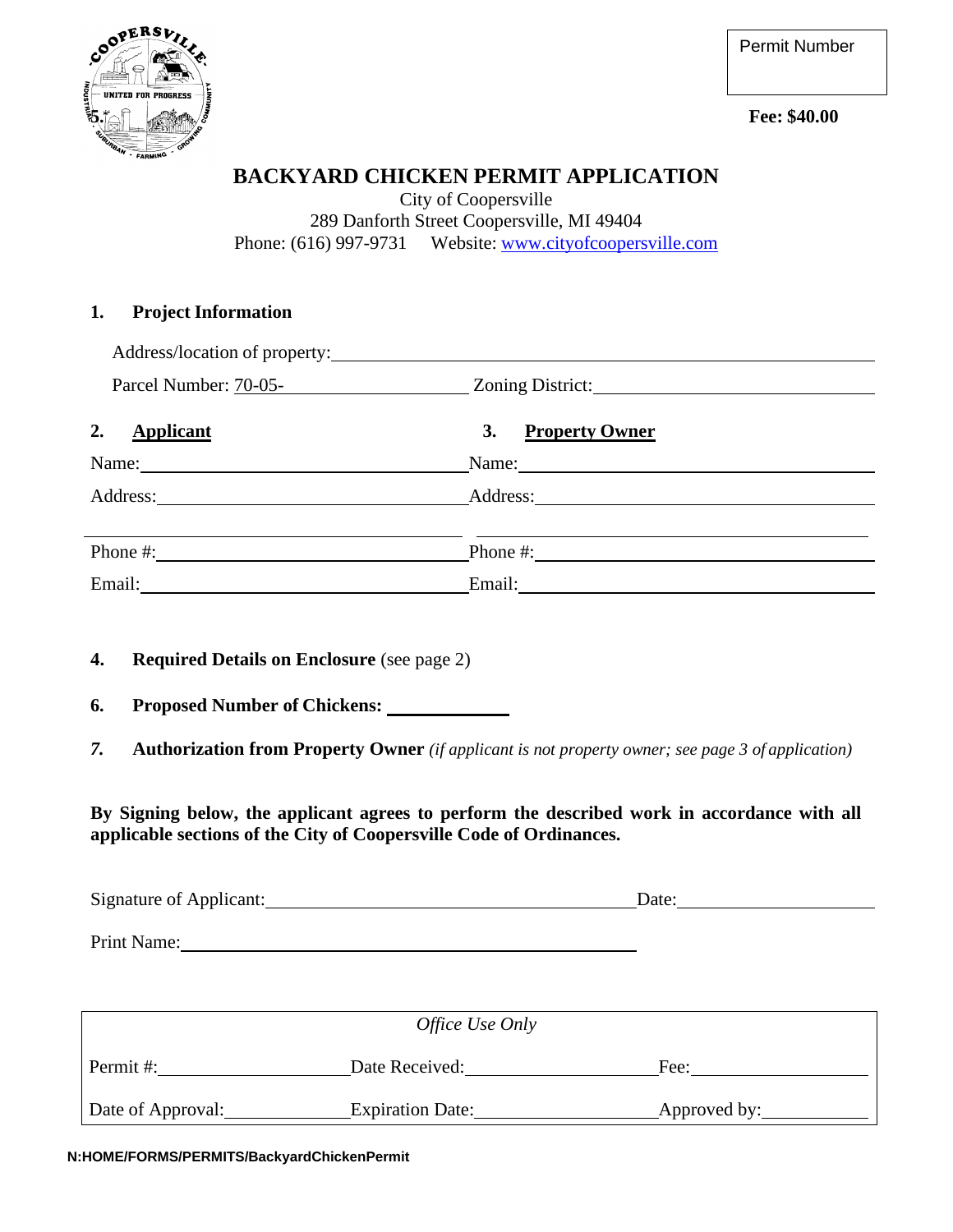#### **Required Details and Drawing**

(See attached Zoning Ordinance Sec. 1280.04 for specific regulations) Location of all structures on Property Enclosure building materials Location of Chicken enclosure Setbacks from property lines to enclosure Size and Height of enclosure Predator barrier details

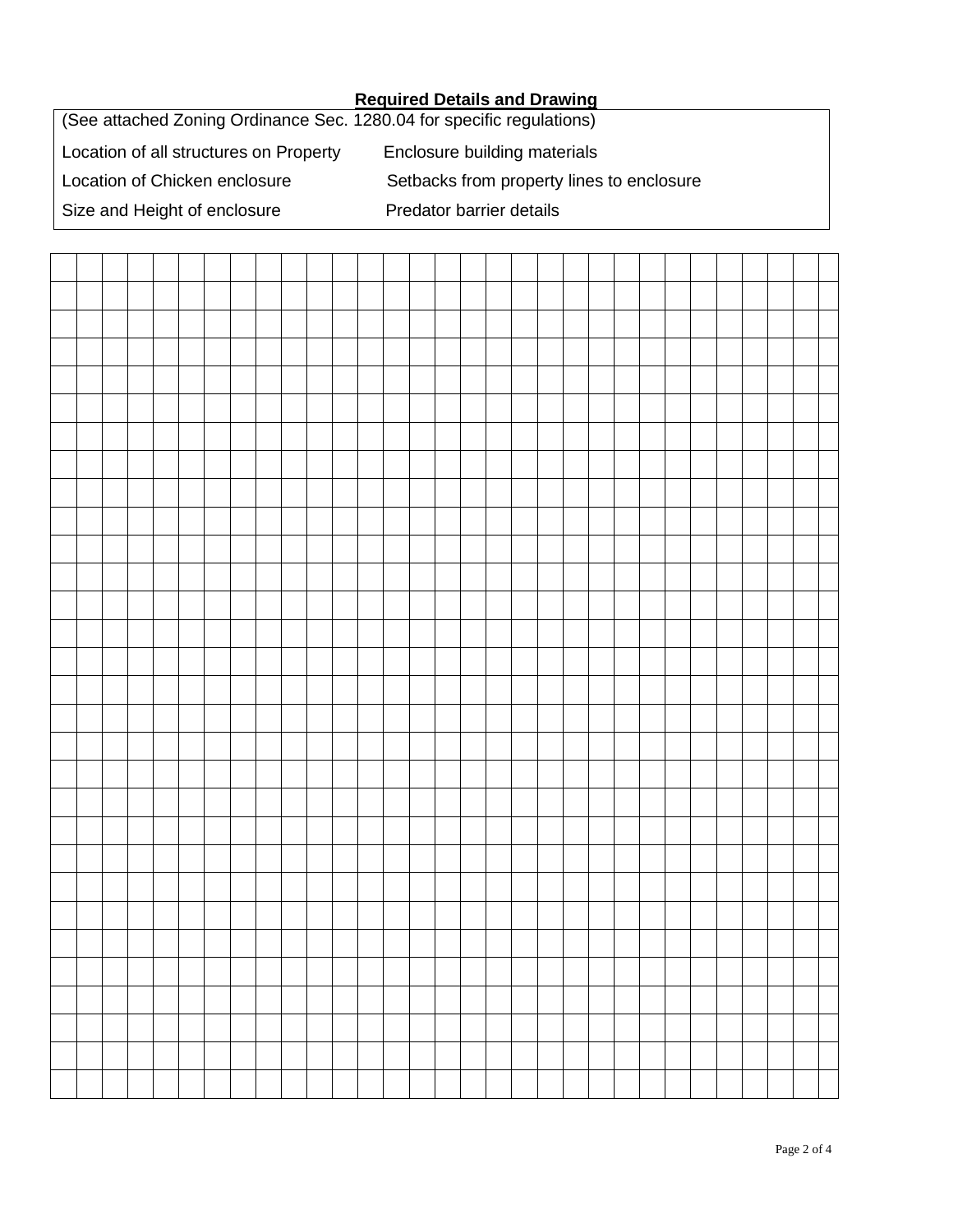### **CONSENT OF PROPERTY OWNER**

*(required if applicant is not the property owner)*

# Backyard Chicken Permit Application

| 2. That I have read and examined the Backyard Chicken Permit Application and the associated ordinance<br>made to the City of Coopersville. |  |  |  |
|--------------------------------------------------------------------------------------------------------------------------------------------|--|--|--|
| 3. That I have no objections to, and consent to the request(s) described in the Application made to the City of<br>Coopersville.           |  |  |  |
| Signature of Owner                                                                                                                         |  |  |  |
| Print name                                                                                                                                 |  |  |  |
|                                                                                                                                            |  |  |  |